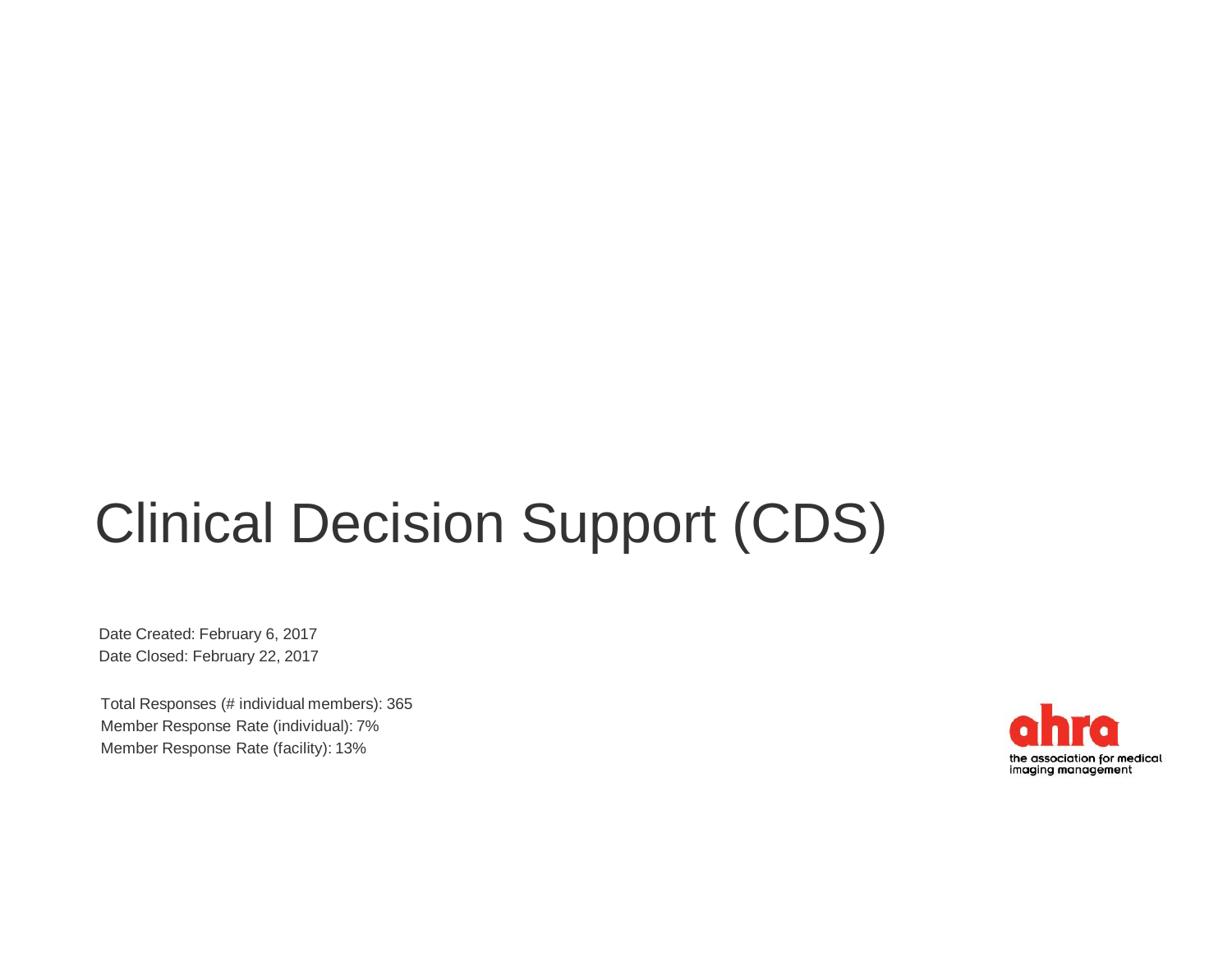## **Q1: Have you implemented or begun implementing Clinical Decision Support (CDS)?**



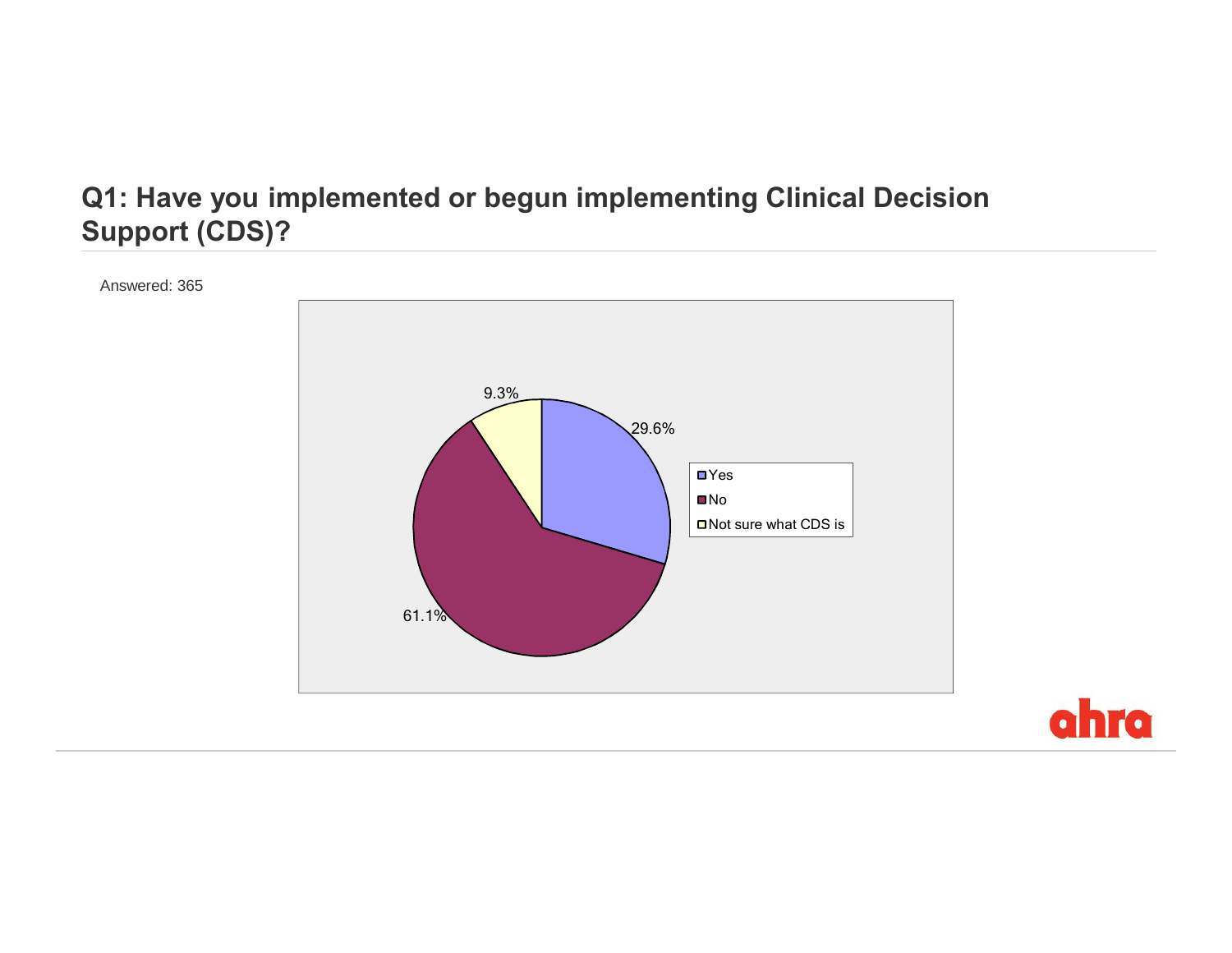### **Q2: How long did it, or do you expect it to, take your organization to fully implement (EXCLUDING budget approval timeline)?**



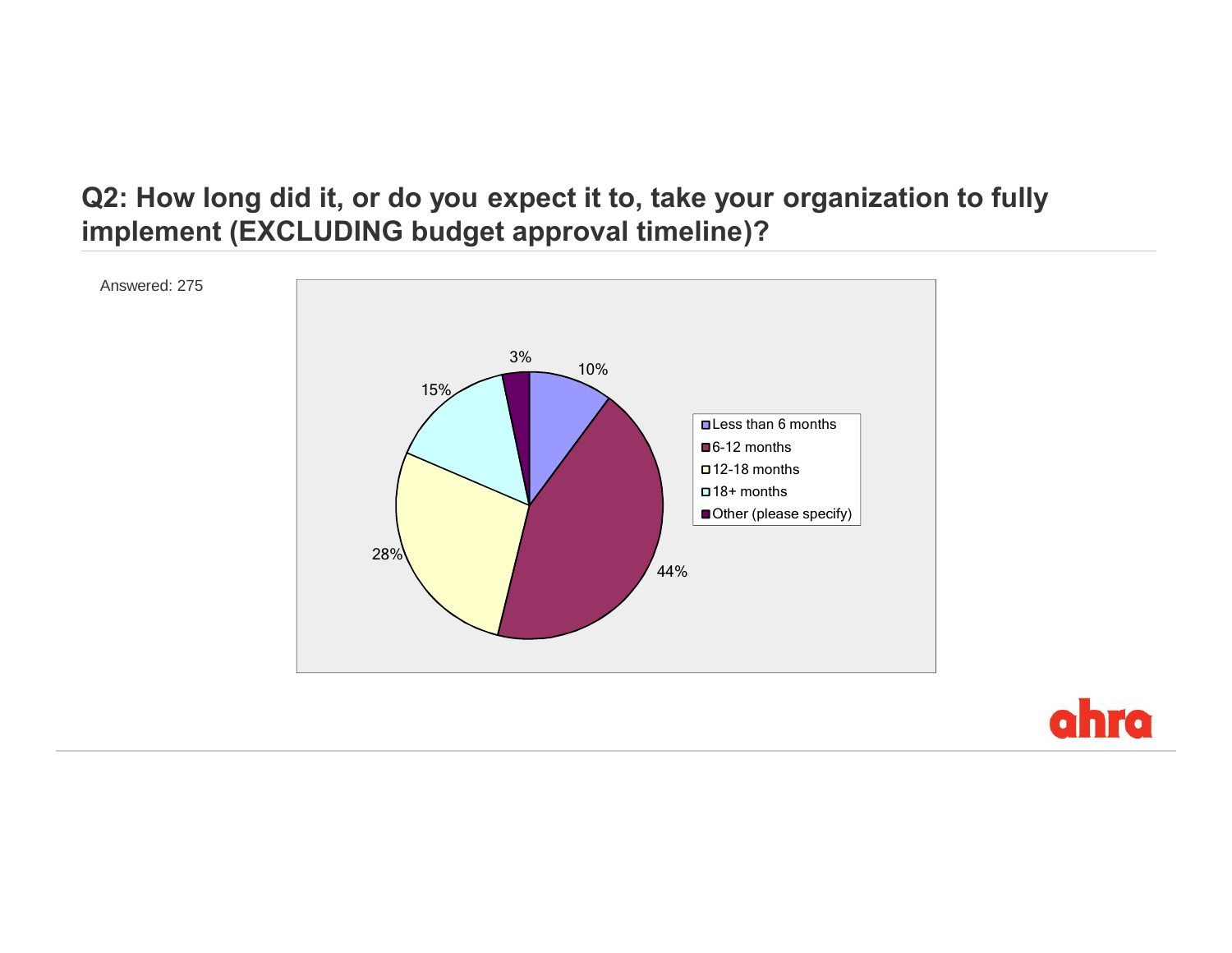#### **Q3: How long does it take to get budget approval for an operating expense like CDS?**



ahra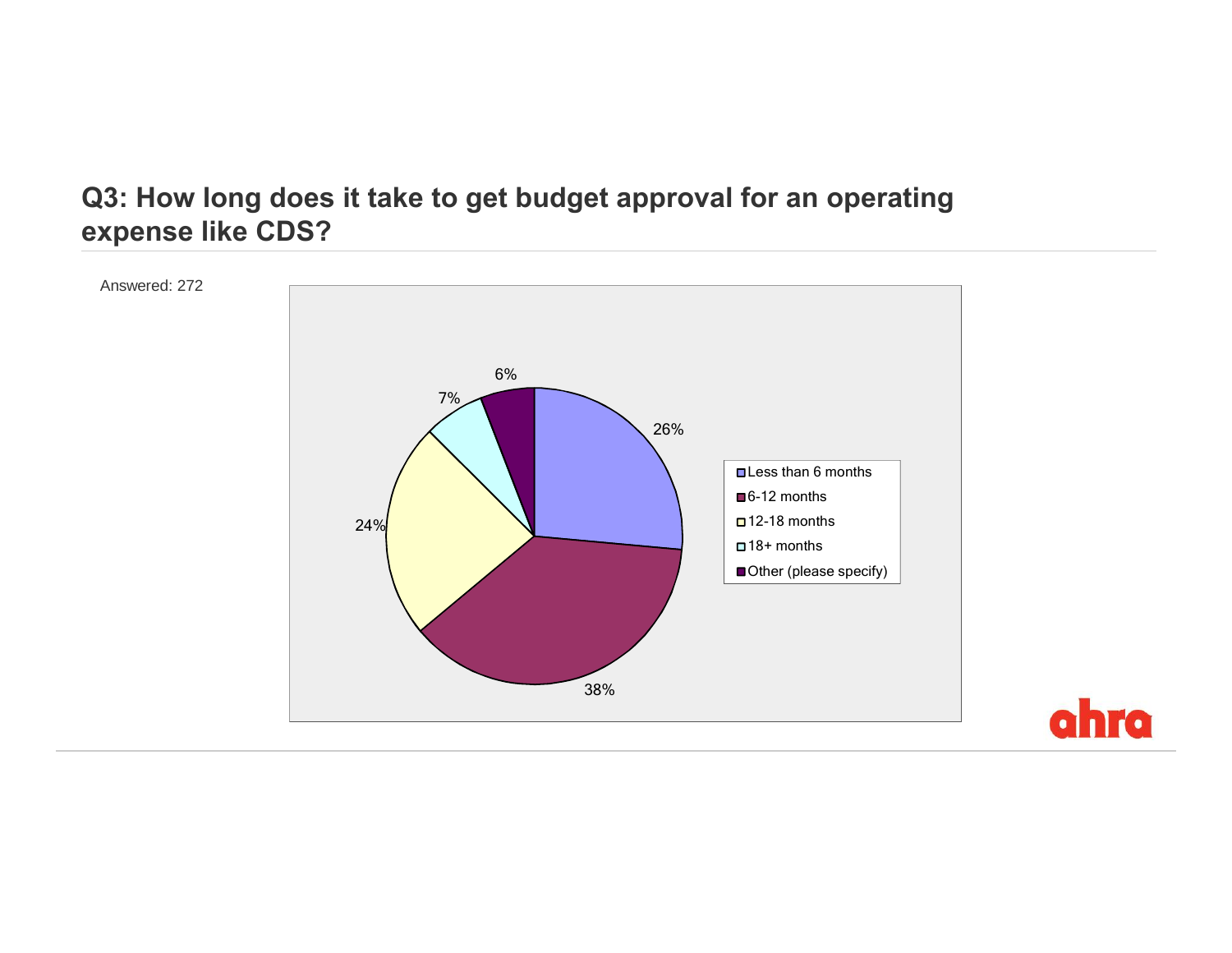## **Q4: How much will be the total investment in CDS?**



ahra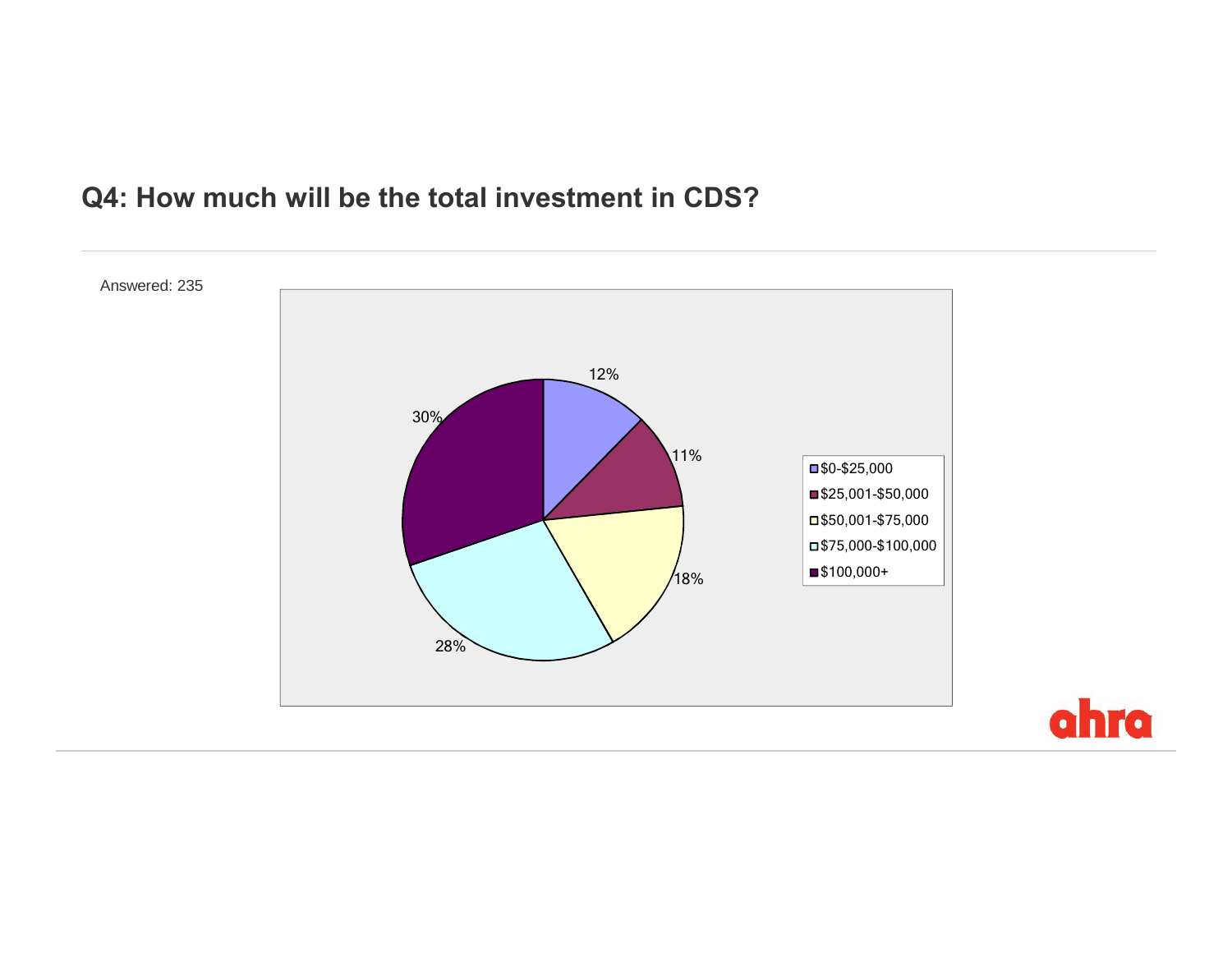#### **Q5: Which vendor did you select? (Members who have begun implementation.)**



ahra